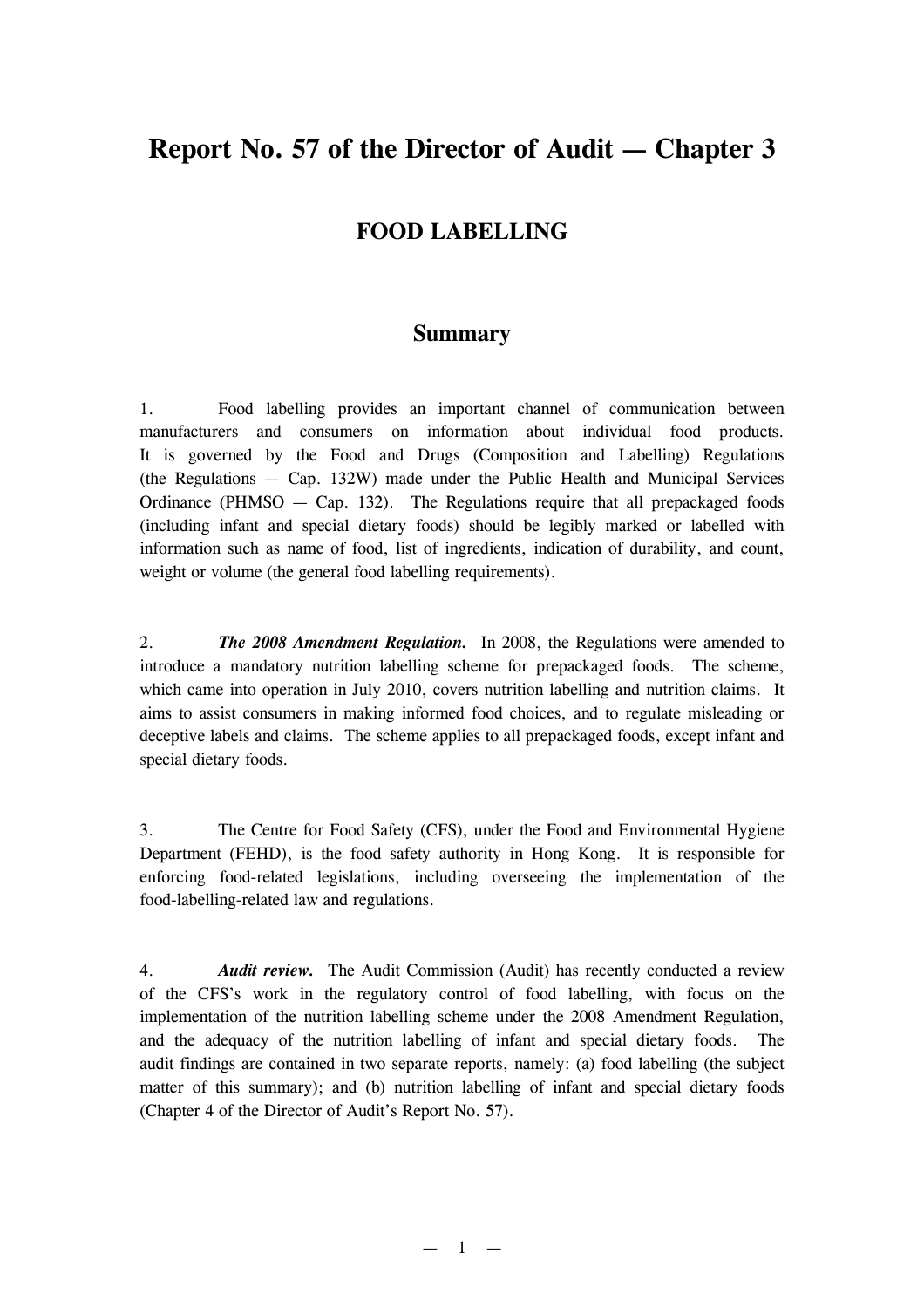#### **Accuracy and legibility of food labels**

5. *Accuracy of nutrition information on food labels.* The nutrition labelling scheme requires all prepackaged foods to label " $1+7$ ", including energy plus seven core nutrients (i.e. protein, carbohydrates, total fat, saturated fat, trans fat, sodium and sugars), and any other nutrient for which a claim is made. The CFS conducts visual checking of nutrition labels and chemical analysis of declared nutrients on labels in selected prepackaged food products to ensure the trade's compliance with the scheme. For the first year of implementation of the scheme, the CFS checked 16,245 food labels, with 111 found not complying with the scheme (e.g. no nutrition label or inappropriate nutrition claims). The overall compliance rate was 99.3%. Audit however found that the CFS's compliance tests conducted were subject to limitations, including: (a) most of the food samples selected for visual checking were chosen from large chain supermarkets, which generally had a lower risk of non-compliance; (b) of the 505 food samples chosen for chemical analysis, only 30 had been tested for " $1+7$ ", with 70% tested for only one nutrient; (c) the nutrients selected for chemical analysis were not necessarily the most essential ones or of higher risk of non-compliance; and (d) the fact that the tolerance limits for considering enforcement action was used in assessing whether a food product had complied with the scheme was not disclosed in reporting the compliance rate.

6. Audit conducted independent tests to evaluate the trade's compliance with the nutrition labelling scheme. Audit's visual checking of nutrition labels in 55 retail outlets in three districts showed that 46 of them were suspected to have committed one or more non-compliances in their food products. Audit also commissioned a local university to provide accredited laboratory services for testing selected food samples purchased from the market. Of the 70 samples tested, 42 (60%) were suspected to be non-compliant. *Audit has recommended that the Director of Food and Environmental Hygiene should: (a) improve the CFS's compliance tests for both visual checking and chemical analysis; (b) adopt a more risk-based approach in selecting food samples and nutrients to be tested; (c) disclose the tolerance limits adopted when reporting the compliance rate; and (d) take appropriate follow-up actions on the suspected non-compliant cases identified by Audit*.

7. *Legibility requirements for nutrition information.* The 2008 Amendment Regulation does not have adequate provisions (e.g. font size) to ensure the legibility of the nutrition information. Audit's market surveys found that the nutrition labels of some prepackaged foods were too small in font size, and the text and background of some were not shown in distinct contrast, thus making the nutrition information very difficult to read. Audit also noted that illegibility was one of the major obstacles to have hindered people from reading the nutrition labels. *Audit has recommended that the Director of Food and Environmental Hygiene should properly address the legibility issue for the effective implementation of the nutrition labelling scheme.*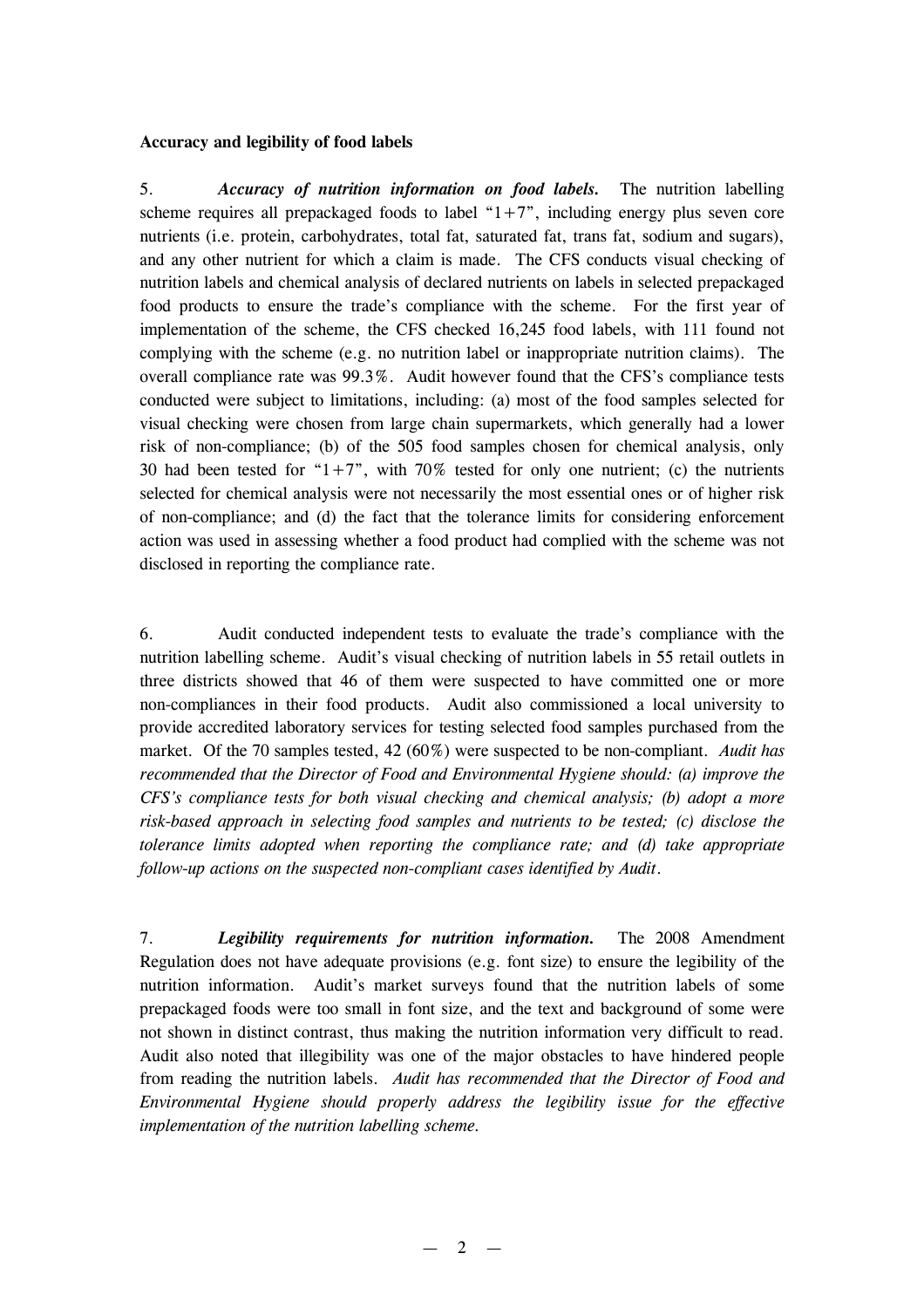8. *Accuracy of other information displayed on food labels.* For the 12 months ended June 2011, the CFS checked some 40,000 food products to ascertain whether they complied with the general food labelling requirements (see para. 1). The overall compliance rate was 99.9%. Audit however noted that the CFS selected most of its food samples for compliance tests from large chain supermarkets which generally had a lower risk of non-compliance. In 27 of the 55 retail outlets visited by Audit (see para. 6), suspected non-compliance with the general food labelling requirements was quite commonly found in their food products marketed. *Audit has recommended that the Director of Food and Environmental Hygiene should improve the CFS compliance tests to enforce the general food labelling requirements.*

#### **Nutrition and health claims**

9. *Use of claims to appeal to consumers.* Food traders have increasingly used claims to promote conventional foods (foods or drinks customarily consumed). Such claims include nutrition and health claims. Nutrition claims are claims which suggest that a food has particular nutritional properties. Health claims are claims that imply or suggest a relationship between a food (or a constituent of that food) and health. While nutrition claims are governed by the nutrition labelling scheme, health claims are not governed by any specific law or regulations in Hong Kong.

10. As early as 2002, there were calls from the public and the Legislative Council that the Administration should tighten control of misleading or exaggerated health claims of so-called health food products. In 2005, the Undesirable Medical Advertisements (Amendment) Ordinance was enacted. However, it only governed the prohibition/restriction on advertising relating to six groups of undesirable health claims on orally consumed products which did not cover conventional foods. The Administration could only rely on the general provisions of the PHMSO to regulate health claims on conventional foods. Up to August 2011, no successful prosecution had been brought against any food traders for improper health claims. *Audit has recommended that the Secretary for Food and Health should, in collaboration with the Director of Food and Environmental Hygiene and the Director of Health, critically consider whether the provisions in the PHMSO (or other relevant provisions) are adequate to regulate health claims on conventional foods, and whether there is a need to introduce appropriate law and regulations to regulate health claims on such foods.*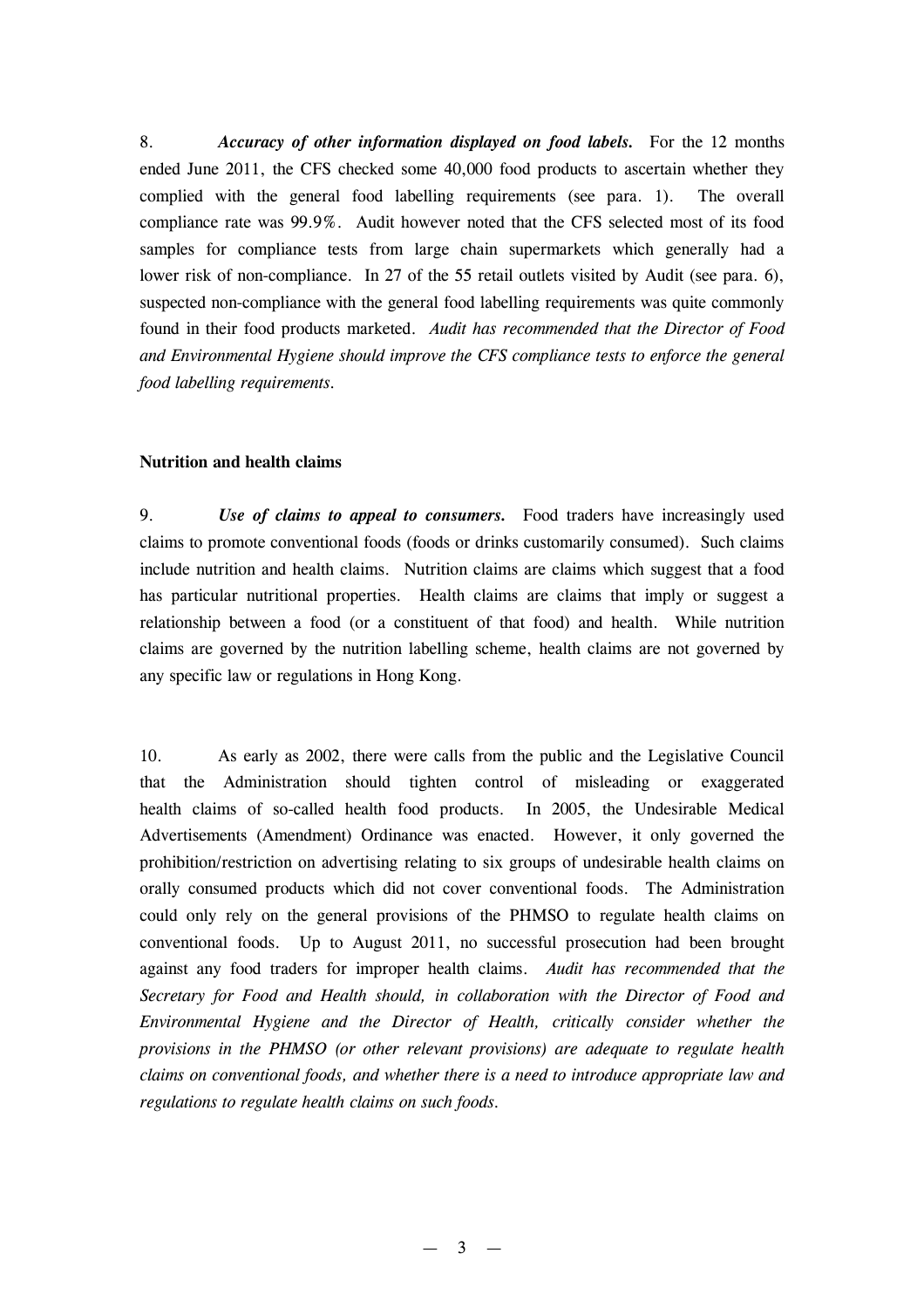11. *CFS's oversight of the trade's use of nutrition claims.* Audit noted that the CFS staff had not taken proactive actions (e.g. by seeking scientific evidence from food traders) to verify the validity of nutrition claims made by food traders, particularly those in advertisements. Up to June 2011, the CFS had only identified 12 inappropriate nutrition claims. Audit examined about 30 prepackaged foods with nutrition claims on food labels and some advertisements with claims, and found 17 cases which might call for the CFS's follow-up. *Audit has recommended that the Director of Food and Environmental Hygiene should step up the FEHD enforcement efforts on nutrition claims made on food labels and in advertisements, and follow up on the various suspected non-compliant cases on nutrition claims identified by Audit.*

## **Exemptions from nutrition labelling**

12. To facilitate the food trade, the 2008 Amendment Regulation provides for the introduction of the small volume exemption (SVE) scheme under which the FEHD may exempt any prepackaged food from the nutrition labelling requirements if it is satisfied that the annual sales volume of the food in Hong Kong would not exceed 30,000 units. A food trader may apply to the CFS for SVE of a food product. If an application is in order, the CFS issues an approval-in-principle letter, together with an exemption number and the validity period of exemption. A formal approval letter is issued upon payment of the exemption fee. Up to June 2011, 35,301 applications had been approved in principle or formally approved.

13. Audit identified various problems in the implementation of the SVE scheme, including: (a) there was delay by some food traders in reporting the monthly sales volumes of their SVE products, rendering it difficult for the CFS to monitor whether the level of 30,000 units a year had been exceeded; (b) the CFS had not conducted any checking to verify the accuracy of the sales volumes reported by food traders; and (c) there was delay by some food traders in paying the exemption fees, and some products were put on the market without obtaining the CFS's formal approval. *Audit has recommended that the Director of Food and Environmental Hygiene should conduct a post-implementation review of the SVE scheme to evaluate its effectiveness, and take actions to improve the CFS's regulatory control over the scheme.*

#### **Surveillance and enforcement work**

14. The Food Labelling Unit of the CFS is responsible for enforcing the food labelling requirements. It conducts routine inspections and weekly blitz operations to check the trade's compliance with such requirements.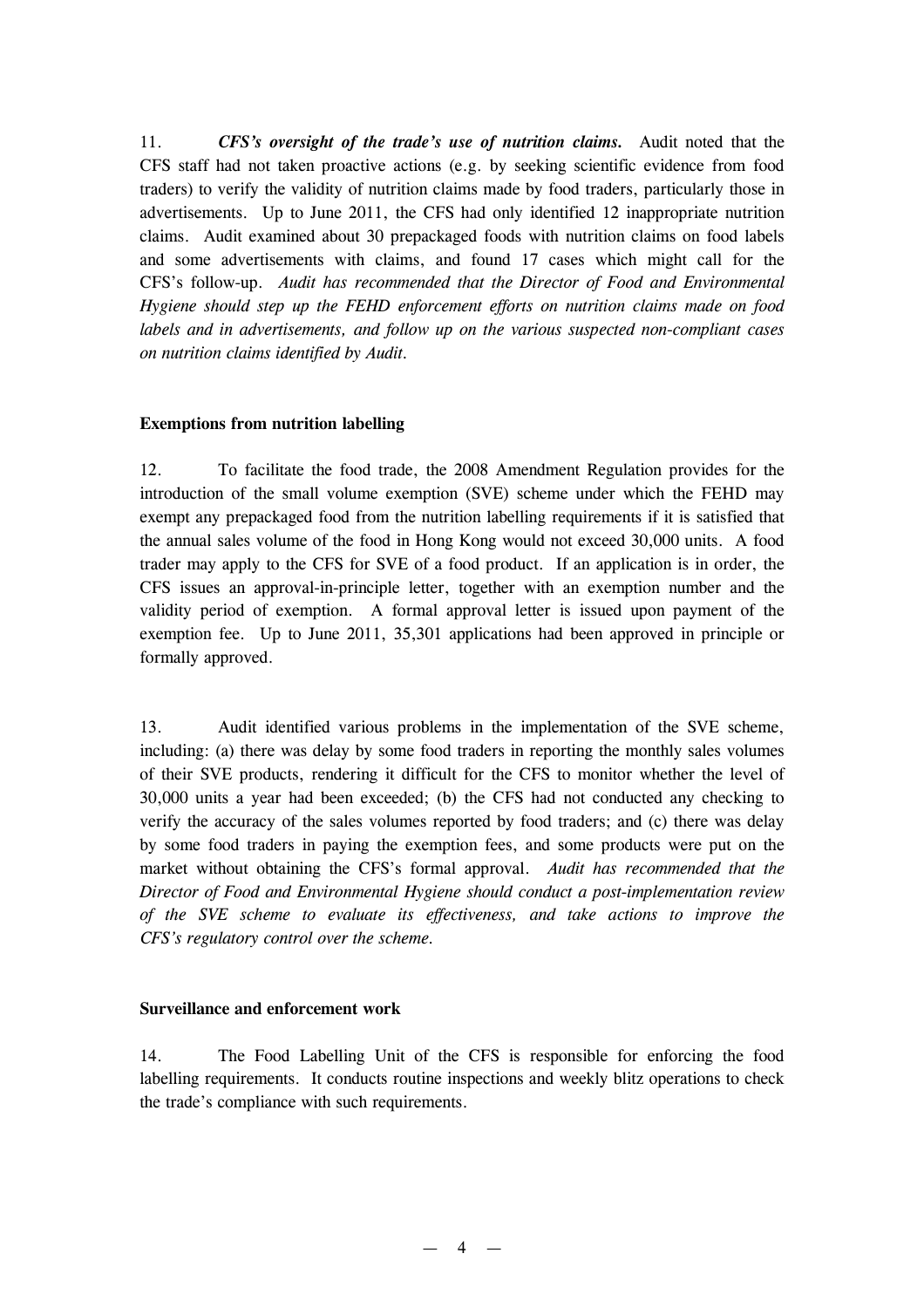15. *Conduct of routine inspections.* Routine inspections aim at checking food labels to ensure their compliance with the general food labelling and nutrition labelling requirements. In its assignment report of September 2010, the Independent Commission Against Corruption pointed out that the CFS's inspection resources were not effectively utilised because a risk-based approach was not adopted. It recommended that the CFS should revamp its inspection strategy and develop a database of retail outlets for risk profiling and identification of inspection targets. Audit examination of the CFS's work in March 2011 revealed that most of the food labels checked were still chosen from large chain supermarkets which generally had lower risk of non-compliance (see paras. 5 and 8). Up to May 2011, the CFS had set up a database of some 1,500 retail outlets inspected. The database was however not yet complete. *Audit has recommended that the Director of Food and Environmental Hygiene should urge the CFS to properly adopt a risk-based approach in conducting routine inspections and set up a comprehensive database as early as possible.*

16. *Conduct of blitz operations.* Weekly blitz operations aim at uncovering serious irregularities which might warrant immediate prosecution action. Two shopping centres and two streets are usually covered in each operation, and all retail outlets in the target area will be inspected. Audit examination of the CFS's work in March 2011 revealed that there were not many retail outlets along the streets selected for inspection. Audit staff also attended as observers in a blitz operation and noted that a few high-risk outlets were not visited in the operation. *Audit has recommended that the Director of Food and Environmental Hygiene should urge the CFS to improve the planning of its blitz operations.*

17. *Follow-up on irregularities and prosecution cases.* For the 18 months ended June 2011, the CFS had instituted prosecution for 54 cases involving breaches of general food labelling requirements. Although the CFS guidelines provide that its staff are required to take follow-up actions to ensure that the non-compliance does not persist, the guidelines contain no provisions on details of such actions, including the timeframe and frequency of follow-up inspections. For some completed prosecution cases, there was no record of follow-up inspections conducted. *Audit has recommended that the Director of Food and Environmental Hygiene should urge the CFS to provide its staff with guidelines on follow-up actions required for prosecution cases and monitor the proper follow-up actions of the prosecution cases.*

18. *Food recalls and alerts.* The CFS regularly takes samples of prepackaged foods at retail outlets for testing of the presence of food additives and allergens. For the 18 months ended June 2011, the CFS identified 19 samples with unsatisfactory results, with 4 samples found to contain unpermitted/excessive food additives or undeclared allergen. However, apart from requesting the food traders to recall the 4 products concerned, the CFS had not issued public alerts to draw the public's attention to the food safety problems in these products. *Audit has recommended that the Director of Food and Environmental Hygiene should urge the CFS to issue public alerts.*